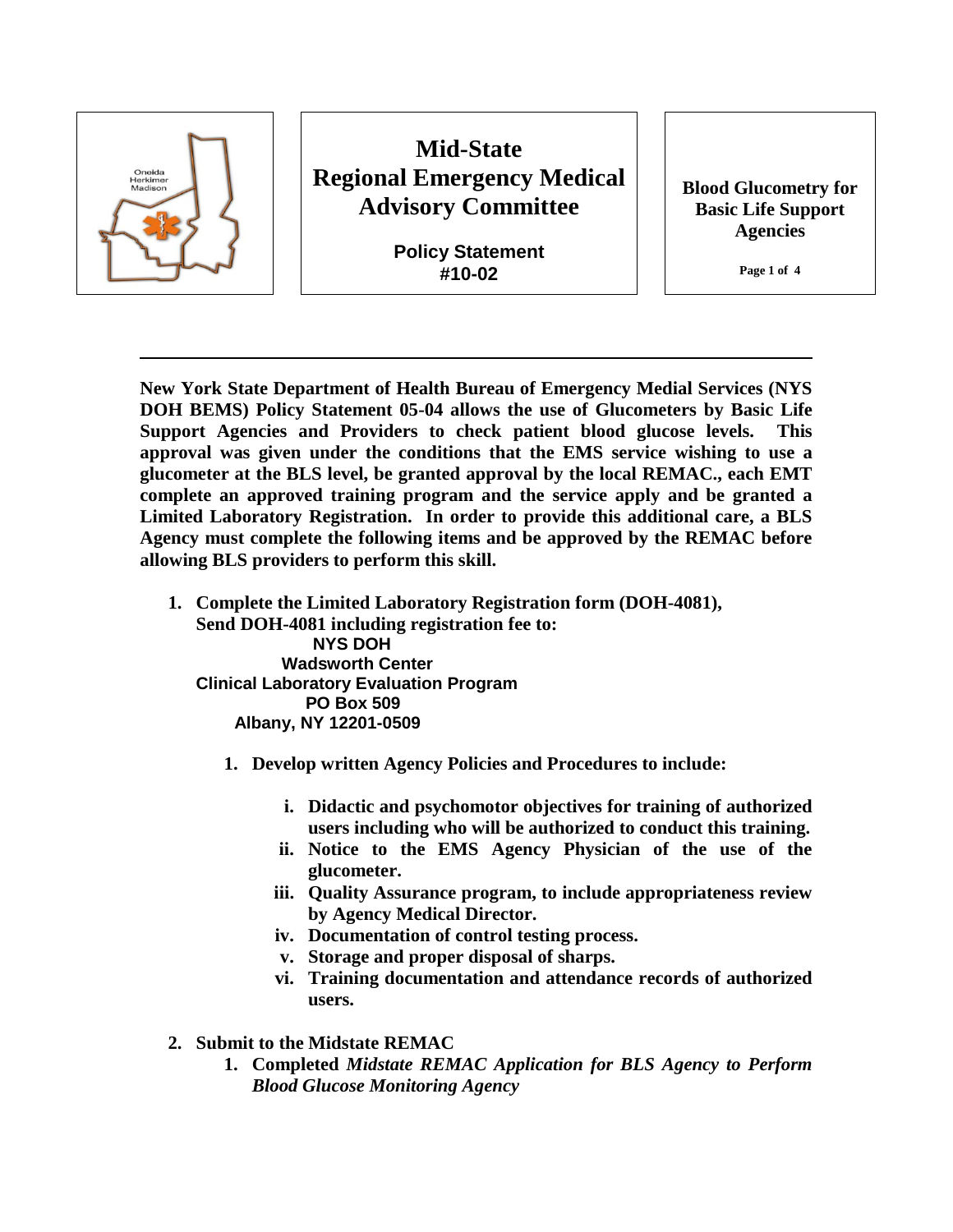- **2. Limited Service Laboratory Registration DOH-4081 and authorization number received from DOH**
- **3. Copy of Policies and Procedures as outlined above**
- **4. Letter of recommendation from Agency Medical Director**
- **5. Medical Director Verification form (DOH-4362)**

#### **PURPOSE**:

Establish a uniformed procedure to determine a safe and effective manner for Basic EMT's to determine Blood Glucose levels in the Pre-Hospital Setting

#### **EDUCATION**

All Basic EMT's will be required to attend Agency specific training sessions utilizing glucometer used by the Agency. The provider will take an on-line test via the Midstate website after completion of the training.

#### **QUALITY**

The Agency will designate an individual who will complete and maintain records of quality control testing.

#### **PROCEDURE**

- If Patient presents with an altered mental status request ALS intercept.
- Follow NYS DOH BEMS protocol for the General Approach to Medical Emergencies prioritizing and managing Airway, Breathing, Circulation.
- Obtain a complete set of vital signs
- Check Blood Glucose and place lancet in an approved sharps container.
- If Blood Glucose is greater than 80 mg/dl and the patient has an altered mental status, confirm ALS is enroute and monitor A, B, C's.
- If hypoglycemic (blood glucose less than 80 mg/dl) and awake (A or V on AVPU) with the ability to maintain their airway; administer oral glucose consistent with NYS BLS Protocol. Repeat vital signs and AVPU after 5 minutes.
- If completely alert and oriented, request medical control approval to cancel ALS.
- Continue on going assessment consistent with current BLS protocols.

### **DO NOT DELAY TRANSPORT!**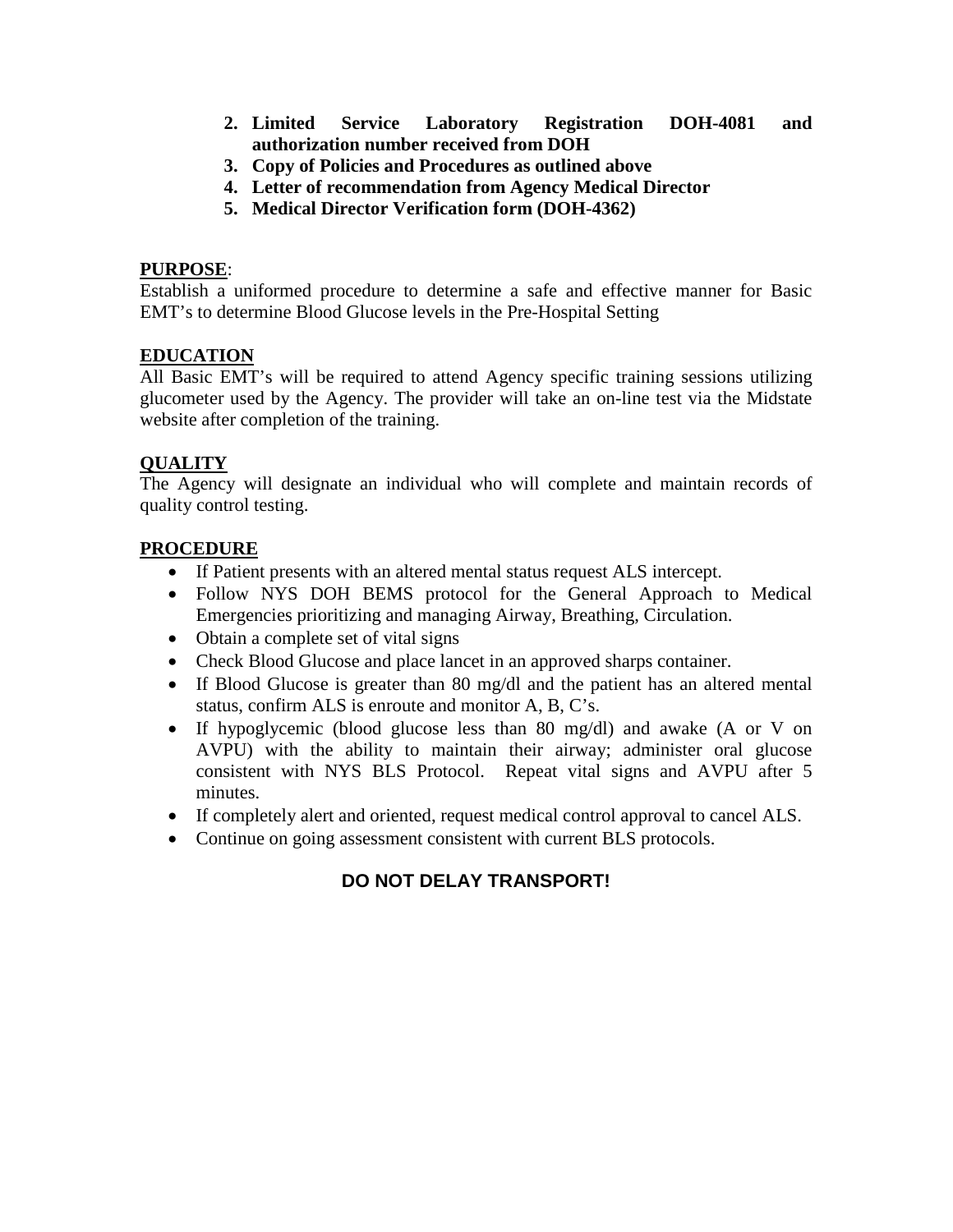# **Midstate REMAC BLS Agency Blood Glucose Application**

|                                                                                                                                                                                                                                                                                                                                                                                                                                                                                          |      | Agency Code                                                                                                                                                              |  |  |
|------------------------------------------------------------------------------------------------------------------------------------------------------------------------------------------------------------------------------------------------------------------------------------------------------------------------------------------------------------------------------------------------------------------------------------------------------------------------------------------|------|--------------------------------------------------------------------------------------------------------------------------------------------------------------------------|--|--|
|                                                                                                                                                                                                                                                                                                                                                                                                                                                                                          |      |                                                                                                                                                                          |  |  |
|                                                                                                                                                                                                                                                                                                                                                                                                                                                                                          | City | $\overline{Zip}$                                                                                                                                                         |  |  |
|                                                                                                                                                                                                                                                                                                                                                                                                                                                                                          |      |                                                                                                                                                                          |  |  |
| Daytime Phone #                                                                                                                                                                                                                                                                                                                                                                                                                                                                          |      |                                                                                                                                                                          |  |  |
| Agency Medical Director                                                                                                                                                                                                                                                                                                                                                                                                                                                                  |      |                                                                                                                                                                          |  |  |
| Representative responsible for BLS Glucose Testing Care:                                                                                                                                                                                                                                                                                                                                                                                                                                 |      |                                                                                                                                                                          |  |  |
| Name Name                                                                                                                                                                                                                                                                                                                                                                                                                                                                                |      | Contact Phone #                                                                                                                                                          |  |  |
| Agency QA/QI Coordinator:                                                                                                                                                                                                                                                                                                                                                                                                                                                                |      |                                                                                                                                                                          |  |  |
|                                                                                                                                                                                                                                                                                                                                                                                                                                                                                          |      |                                                                                                                                                                          |  |  |
|                                                                                                                                                                                                                                                                                                                                                                                                                                                                                          |      |                                                                                                                                                                          |  |  |
|                                                                                                                                                                                                                                                                                                                                                                                                                                                                                          |      | request authorization from the Midstate REMAC to permit                                                                                                                  |  |  |
| Agency<br>BLS providers to perform Blood Glucose testing in compliance with NYS BLS Protocol and<br>Midstate Policy Statement. Attached to this application are the following items;                                                                                                                                                                                                                                                                                                     |      |                                                                                                                                                                          |  |  |
| <b>Agency Medical Director request</b><br>$\bullet$<br>Completed NYS Department of Health Clinical Laboratory Limited Laboratory Registration<br>application for blood testing licensure (DOH-4081)<br>$\circ$                                                                                                                                                                                                                                                                           |      | Copies of written Policies and Procedures for the operation of the glucometer that are<br>consistent with local protocols and as described in NYS DOH BEMS Policy 09-13. |  |  |
| As CEO of the above agency, I agree to the requirements set forth in the Midstate REMAC Policy<br>Statement on blood glucose monitoring and will be responsible to assure that Agency providers follow the<br>Regional protocols. I also agree that all Blood Glucose monitor operators will successfully complete the<br>required training with and approved instructor and that documentation of this training will be submitted to<br>the Regional QA/QI Coordinator at least yearly. |      |                                                                                                                                                                          |  |  |

Name

Date submitted

Print Name

Signature Date

REMAC Approval